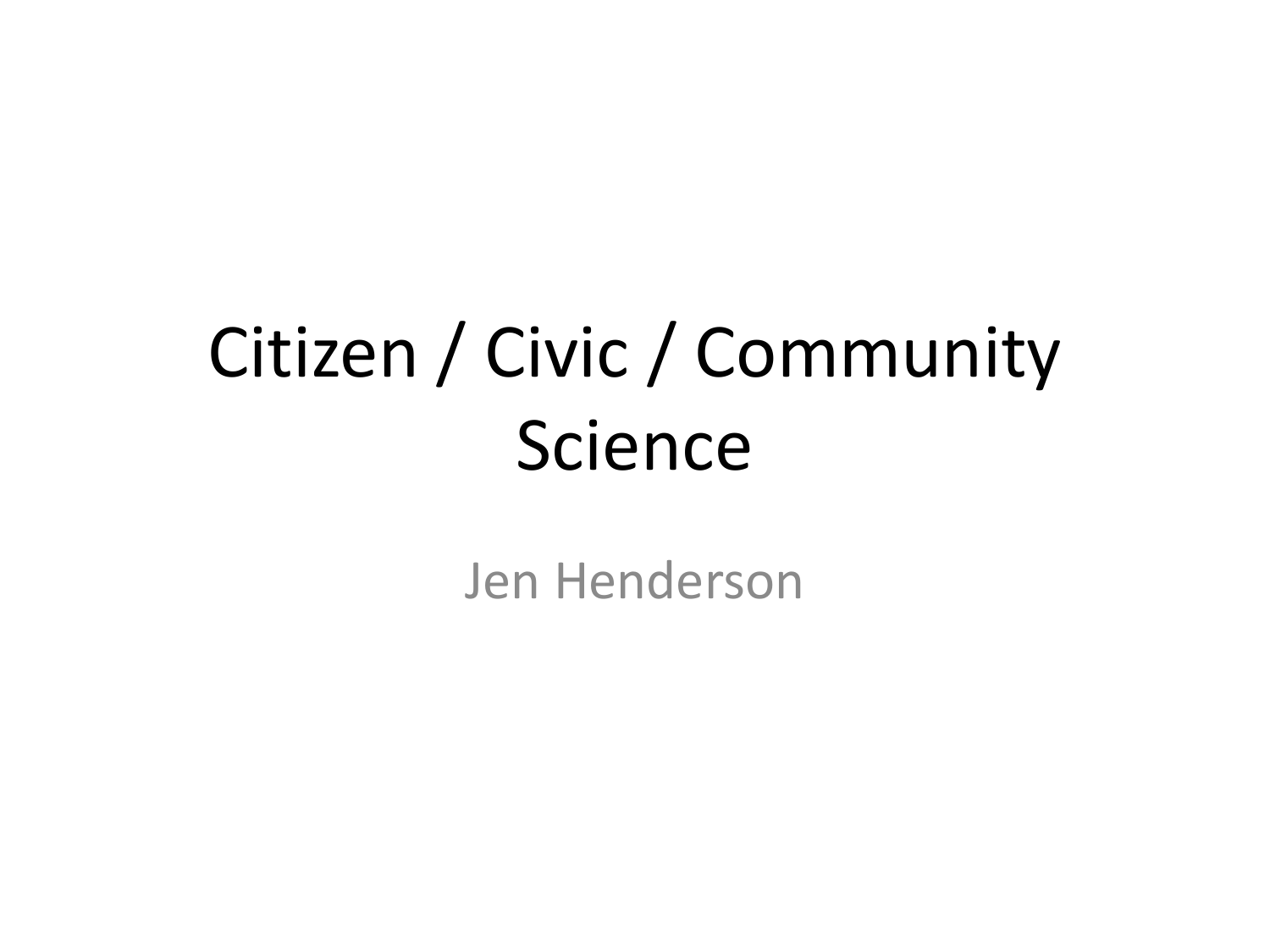### What counts?

### **Who is a citizen? What counts as science?**

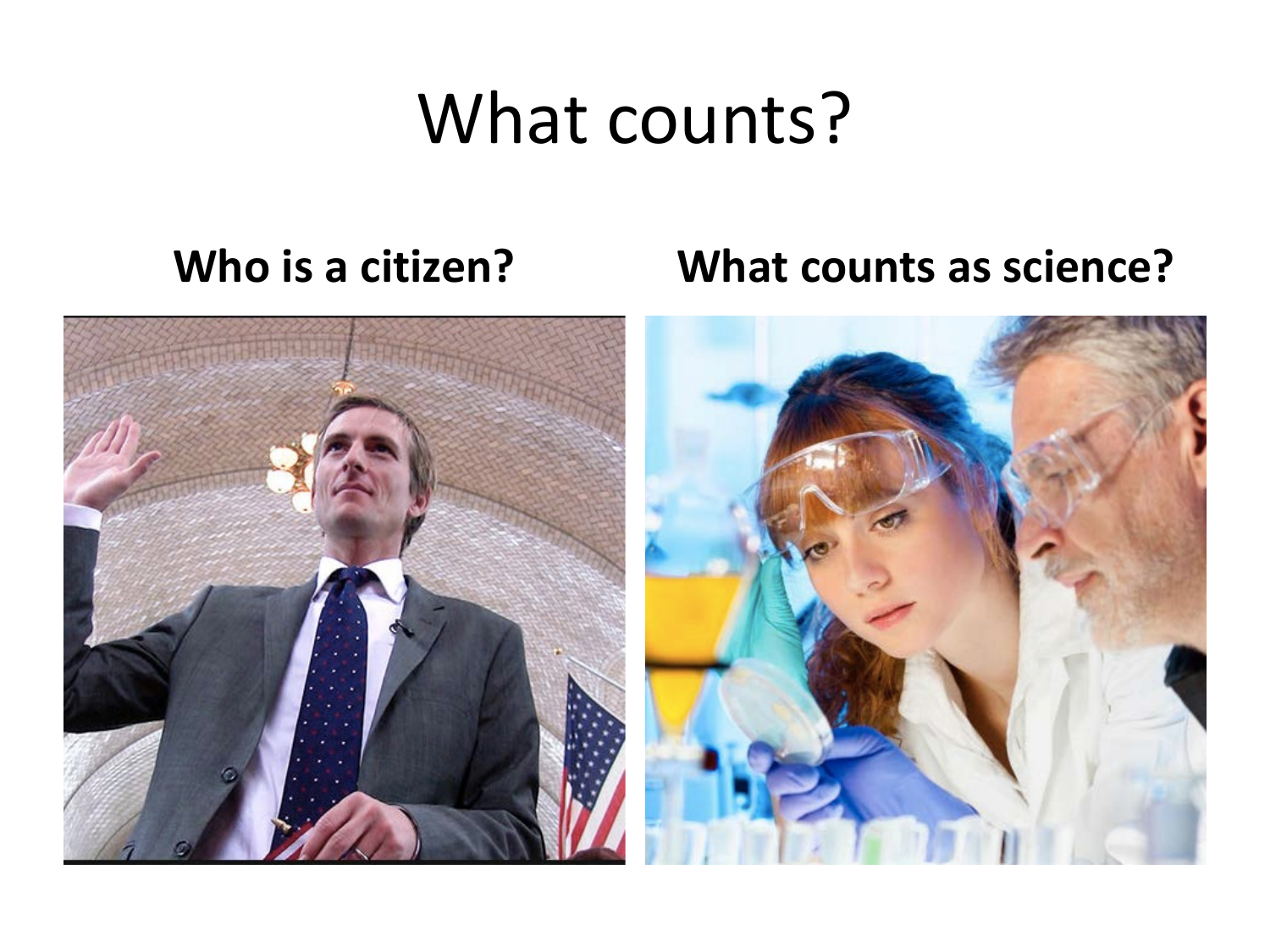### Contested Boundary Terms

"Citizen"

- Political designation
- Volunteer monitors
- Amateur naturalists
- Crowdsourcing
- Public participation
- Non-expert / lay expert
- "The Public"

"Science"

- Singular method
- Institutional norms
- Validity, Replicable, Generalizable
- Western perspective
- Quantify data
- Experts and credential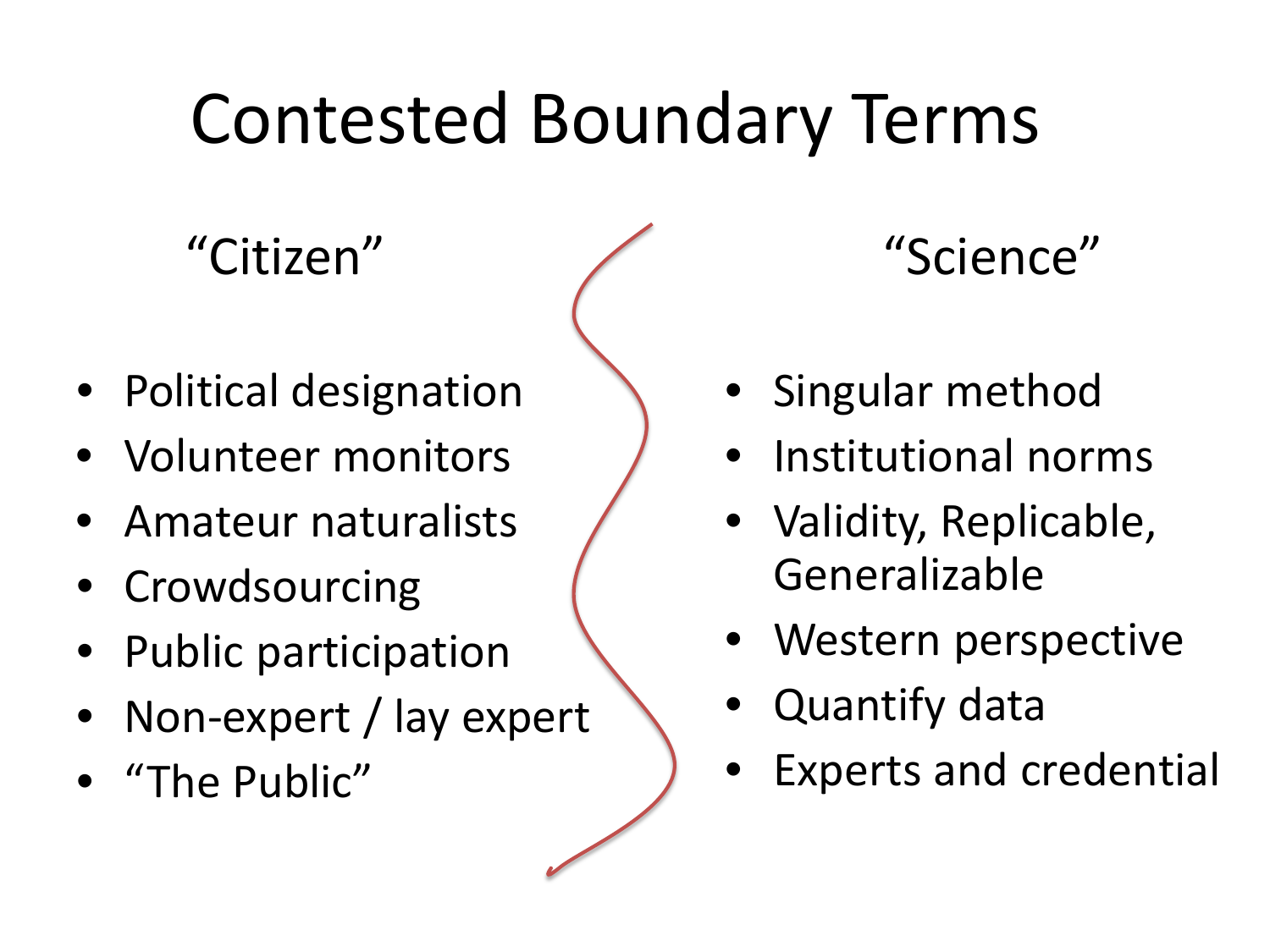### Two Basic Types (with Overlaps) Top Down Grassroots Institutional Problem Definition Participants as proxy for instruments / sensors Proprietary Data Acquisition Place-Based Problem Definition **Community** Knowledge Generation Participants as empowered actors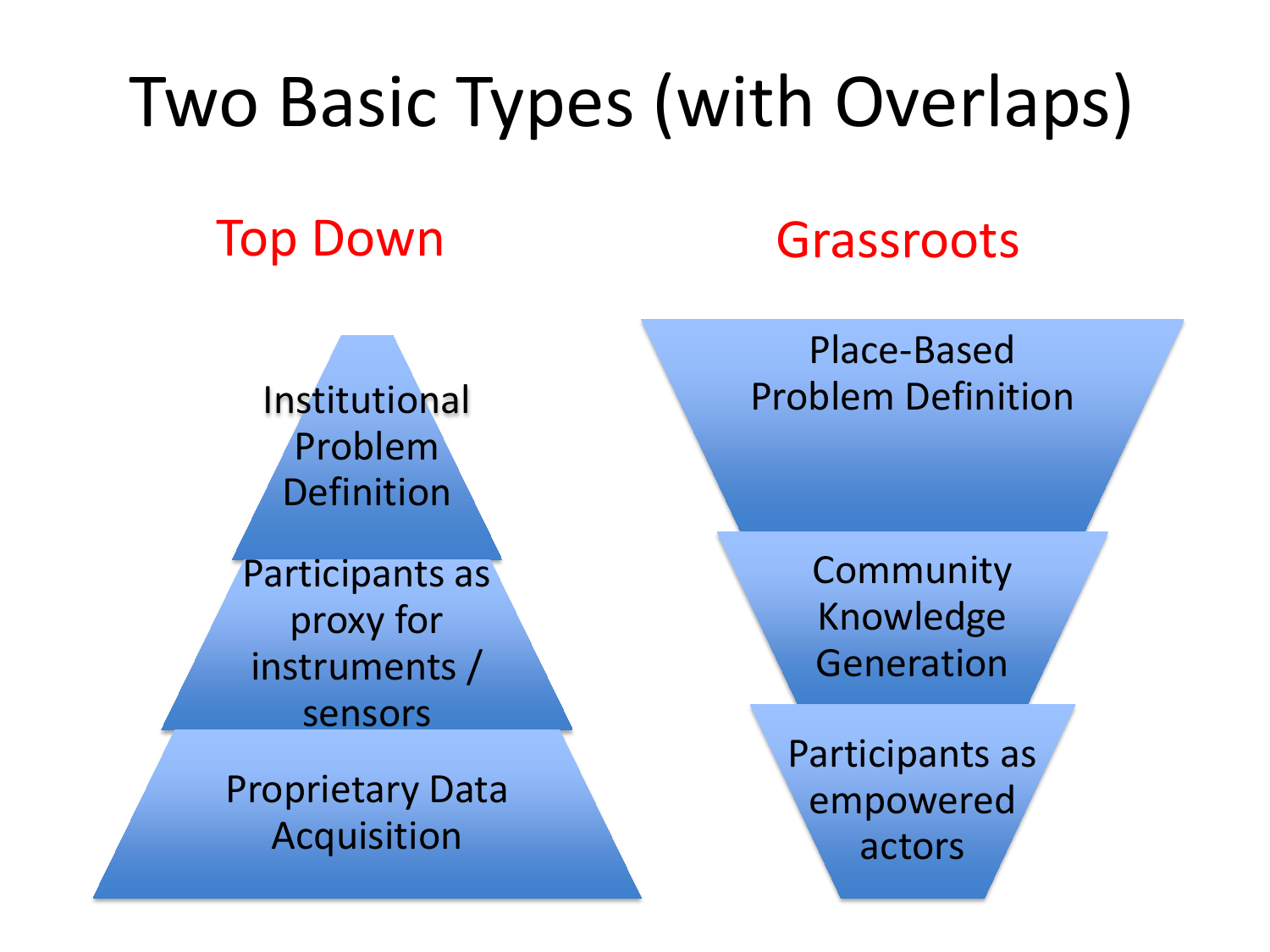# Top Down

| e for a changing world |                        |                            |                 |                   |          | <b>USGS Home</b><br><b>Contact USGS</b><br><b>Search USGS</b> |
|------------------------|------------------------|----------------------------|-----------------|-------------------|----------|---------------------------------------------------------------|
|                        | hquake Hazards Program | Home                       | <b>About Us</b> | <b>Contact Us</b> | $\sigma$ | Sear                                                          |
| <b>HQUAKES</b>         | <b>HAZARDS</b>         | <b>DATA &amp; PRODUCTS</b> | <b>LEARN</b>    | <b>MONITORING</b> |          | <b>RESEARCH</b>                                               |

#### Feel It?

ìS.

ound

ent

ner

#### Did You Feel It?



#### "Citizen as data collector or proxy censor"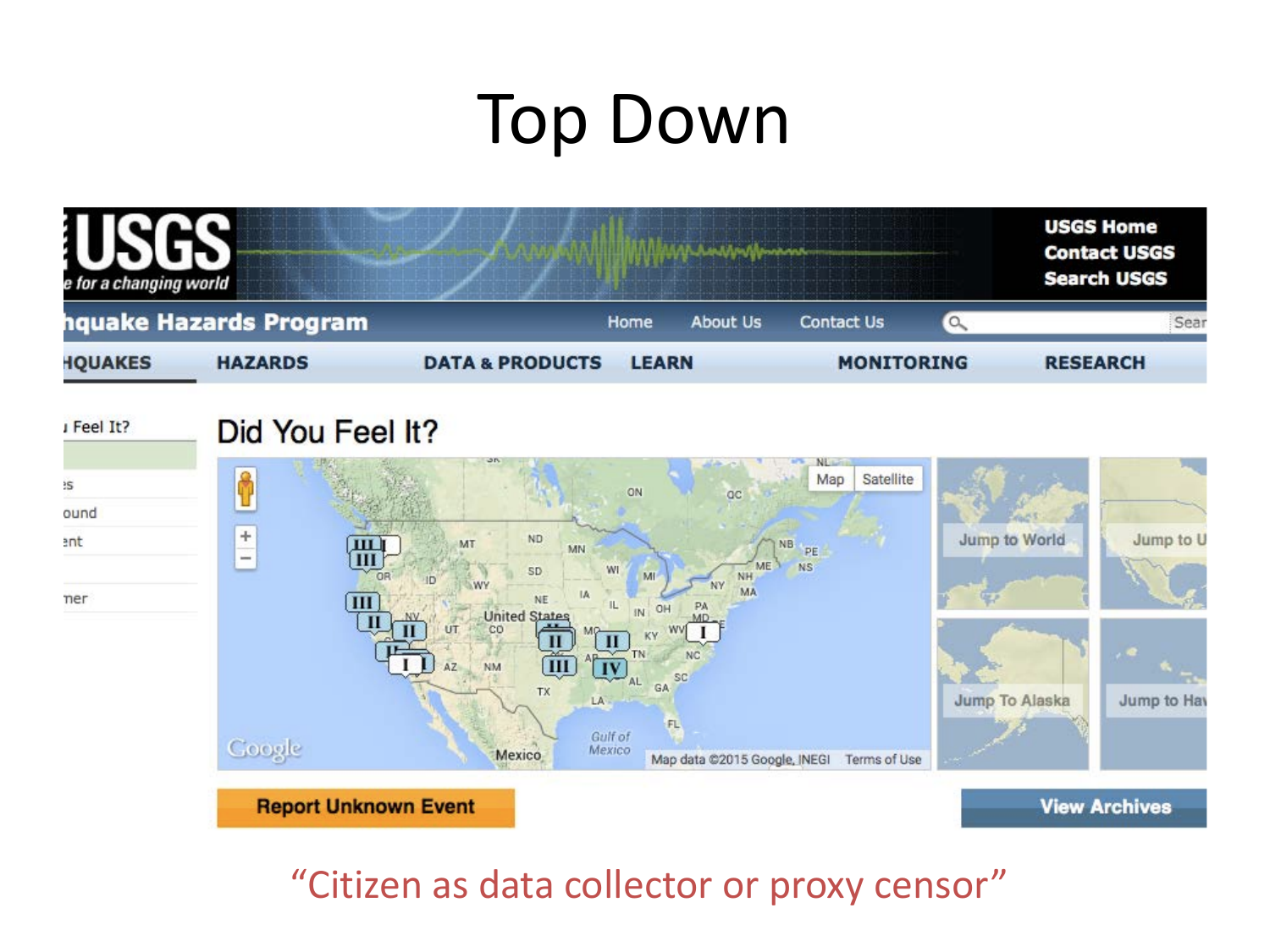### Grassroots

### Public Lab for Open Technology and Science

http://publiclab.org



"Community as scientist or knowledge creator"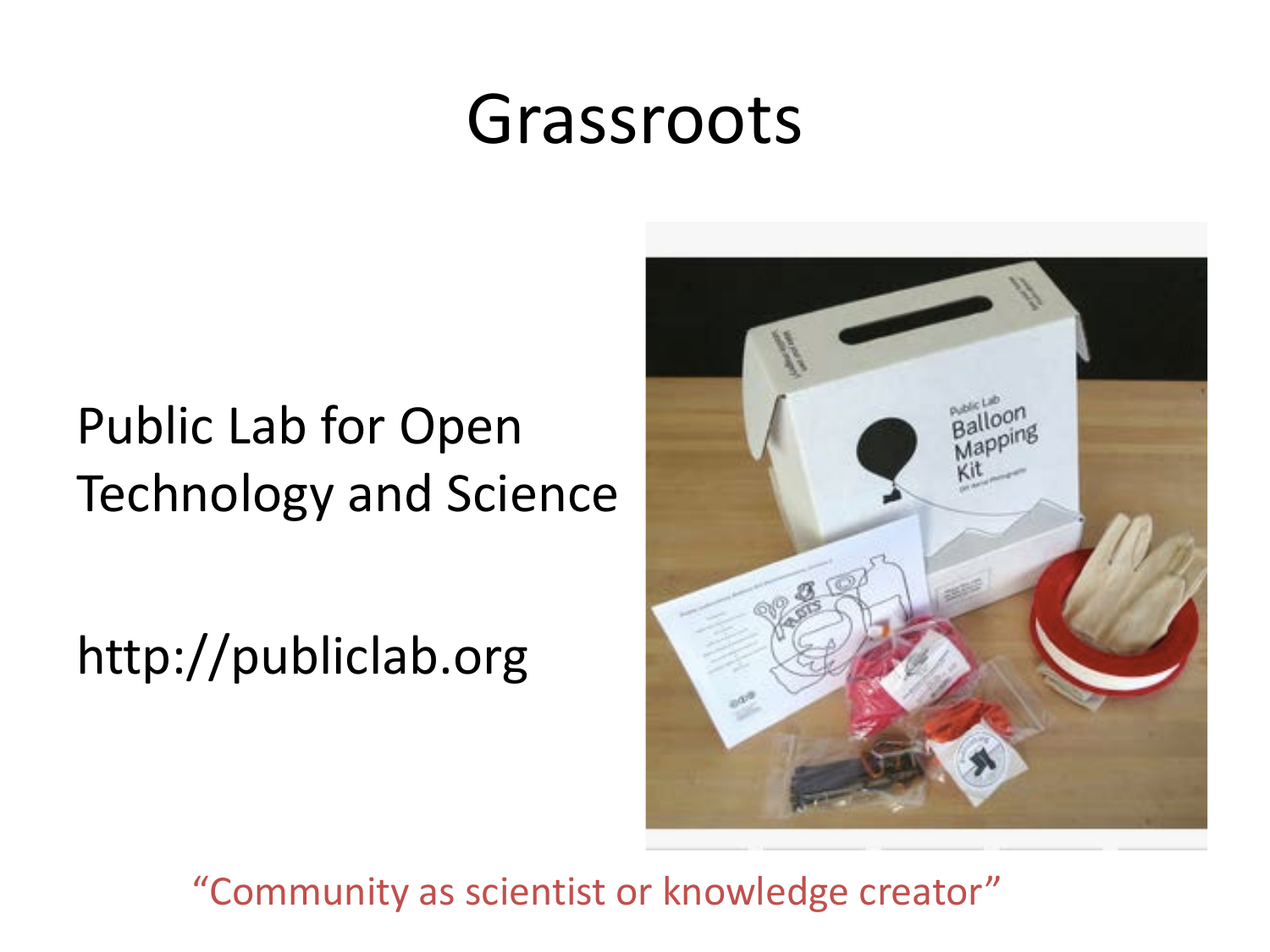# Some Ethical Challenges

- Technology & access hurdles
- Reciprocity in sharing knowledge with citizens / community
- Collaboration practices & norms
	- Citizen science protocols
	- Challenges to data quality
	- Authorship and other forms of intellectual property
- Deficit model of citizens via education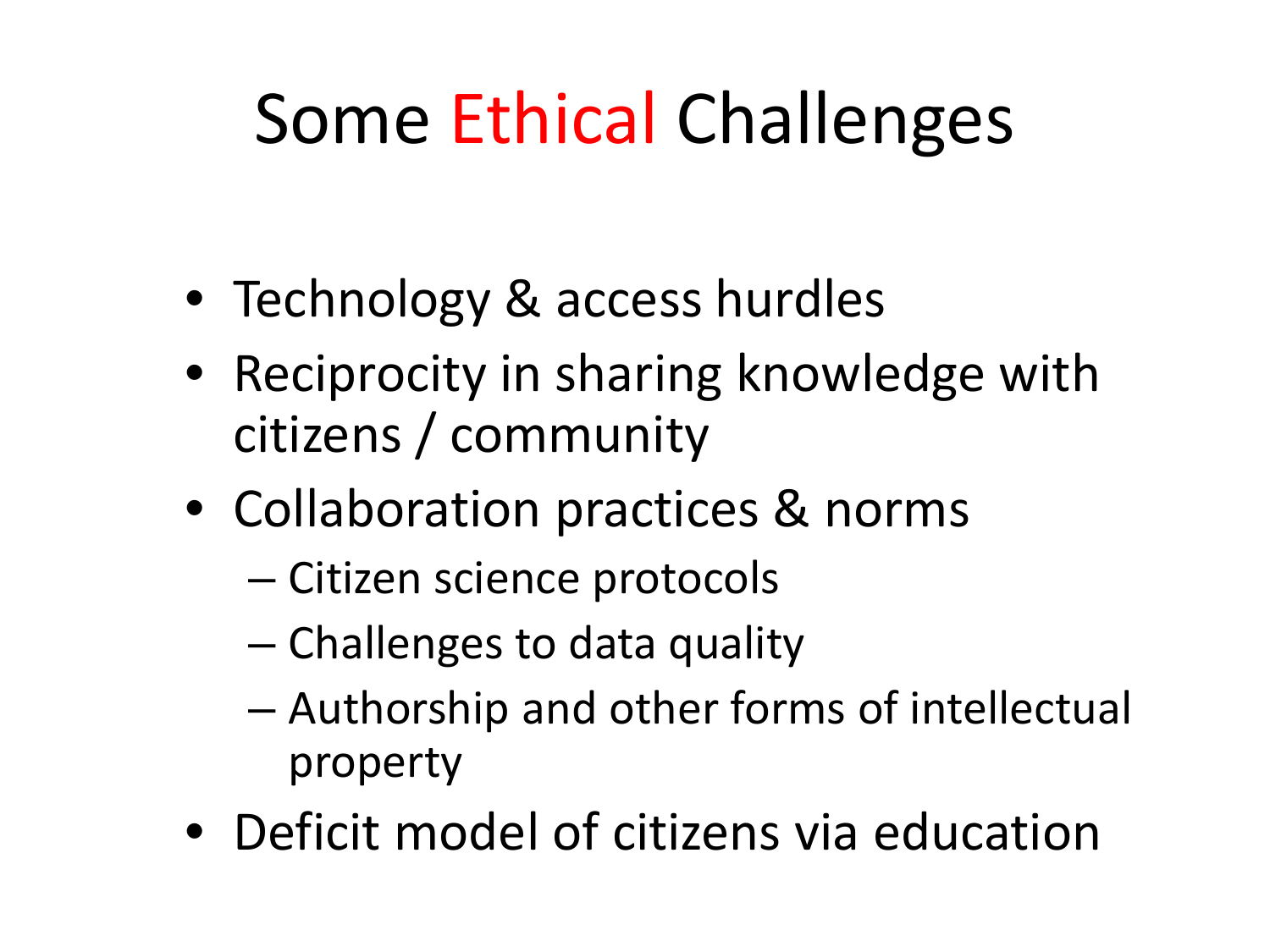### Connection to Water Group Recommendation: "Baby Legs"



<http://civiclaboratory.nl/2015/05/31/babylegs/> #BabyLegs